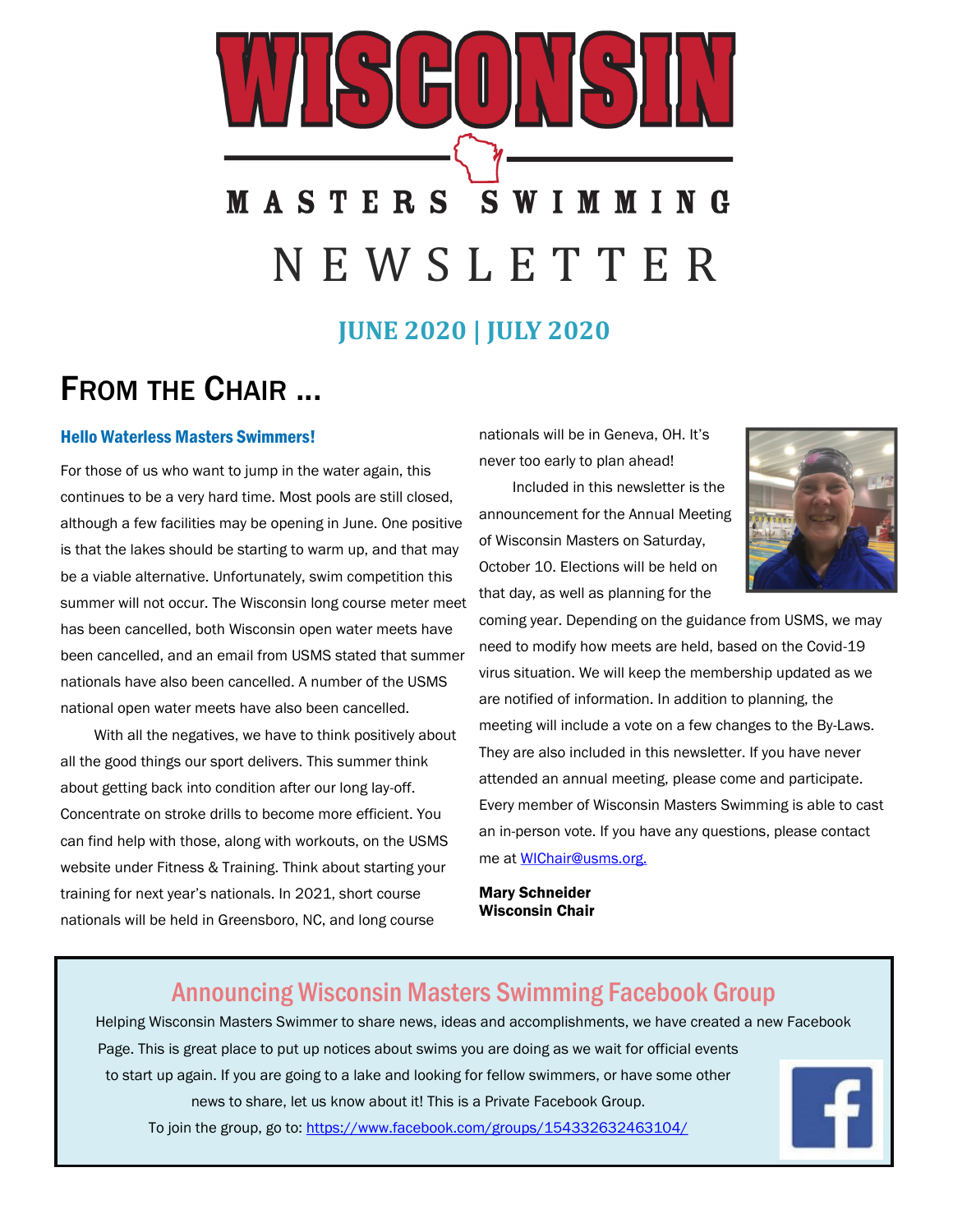**Wisconsin Masters Swim Committee Officers**

**Chair: Mary Schneider WIChair@usms.org**

**Vice Chair: Jeanne Seidler WIViceChair@usms.org**

**Registrar: Peter Allen [WIRegistrar@usms.org](mailto:WIRegistrar@usms.org) 409 Park Dr. Neenah WI 94956-2858 920-216-3229**

**Coaches: Fred Russell WICoaches@usms.org**

**Editor: Carl Millholland WIEditor@usms.org**

**Fitness: Melodee Nugent WIFitness@usms.org**

**Officials: Susan Wagner WIOfficials@usms.org**

**Long Distance/Open Water: Mary Jo Driscoll WILongDistance@usms.org**

**Safety: Jerry Lourigan WISafety@usms.org**

**Sanctions: Jeanne Seidler WISanctions@usms.org**

**Secretary: Jen May WISecretary@usms.org**

**Top Ten: Jeanne Seidler WITopTen@usms.org**

**Treasurer: Mike Murray WITreasurer@usms.org**

**Auditor: Elyce Dilworth [InternalAudit@USMS.org](mailto:InternalAudit@USMS.org)**

**Webmaster: Mindy Seidler WIWebmaster@usms.org**

# Annual Meeting Wisconsin Masters Swim Committee

The Annual Meeting of WMSC will be held October 10, 2020, at the Aurora Summit Medical Center in Oconomowoc, WI, in the Gifford Conference Room, from 9:00 am to noon. The meeting will conduct business and planning for WMSC for the next year. Elections of Officers will be held, as well as the appointment of Committee Chairs.

One of the business items to be voted on by members at the annual meeting is the proposed change to the By-Laws. Instead of having separate positions for Webmaster and Newsletter Editor, those positions will be under a Communications Chair. The Communications Chair will be responsible for overseeing both internal and external communications. This aligns more closely with the recommendations from USMS. (Reference

[https://www.usms.org/admin/lmschb/gto\\_role\\_communications.pdf.](https://www.usms.org/admin/lmschb/gto_role_communications.pdf)) A second addition to the By-Laws is the formal role of Safety Chair. We have had a Safety Chair for a number of years, but the position was never formally written into either the current or previous By-Laws. This addition will rectify the omission.

The current By-Laws may be found on the WMSC website at [https://www.clubassistant.com/c/4DE7542/file/Documents/WMSCAdmAnd](https://www.clubassistant.com/c/4DE7542/file/Documents/WMSCAdmAndByLaws20180803.pdf) [ByLaws20180803.pdf.](https://www.clubassistant.com/c/4DE7542/file/Documents/WMSCAdmAndByLaws20180803.pdf) The proposed changes are as follows, in Section 103.4 (C) (5) Standing Committees:

Add Communications Chair and Safety Chair to the first sentence in 5. The standing committees of WMSC include the Registrar, Sanctions, Long Distance and Open Water, Fitness, Records and Top 10 Tabulator, Communications, Safety, Officials, Coaches, and Recognition and Awards committees.

#### Move f. Webmaster and g. Newsletter Editor under Communications Committee. Make the new f. Communications Committee, and the new g. Safety Committee.

f. Communications Committee: The Communications Chair manages internal membership communication, external publicity for WMSC news and events, the WMSC website and social media sites. The Communications Chair may delegate responsibilities to other Communications Committee volunteers for website management or newsletter publication.

1. Webmaster: The Webmaster shall develop, enhance and maintain a website with information for members.

2. Newsletter Editor: The Newsletter Editor shall publish a WMSC newsletter on a schedule established by the Board of Directors and delivered to members by mail, electronic mail, or both.

g. Safety Committee: The Safety Committee Chair shall promote and oversee safety for all swimmers attending sanctioned pool and open water events.

If you have any questions about the proposed changes, please contact Mary Schneider at **WIChair@usms.org**.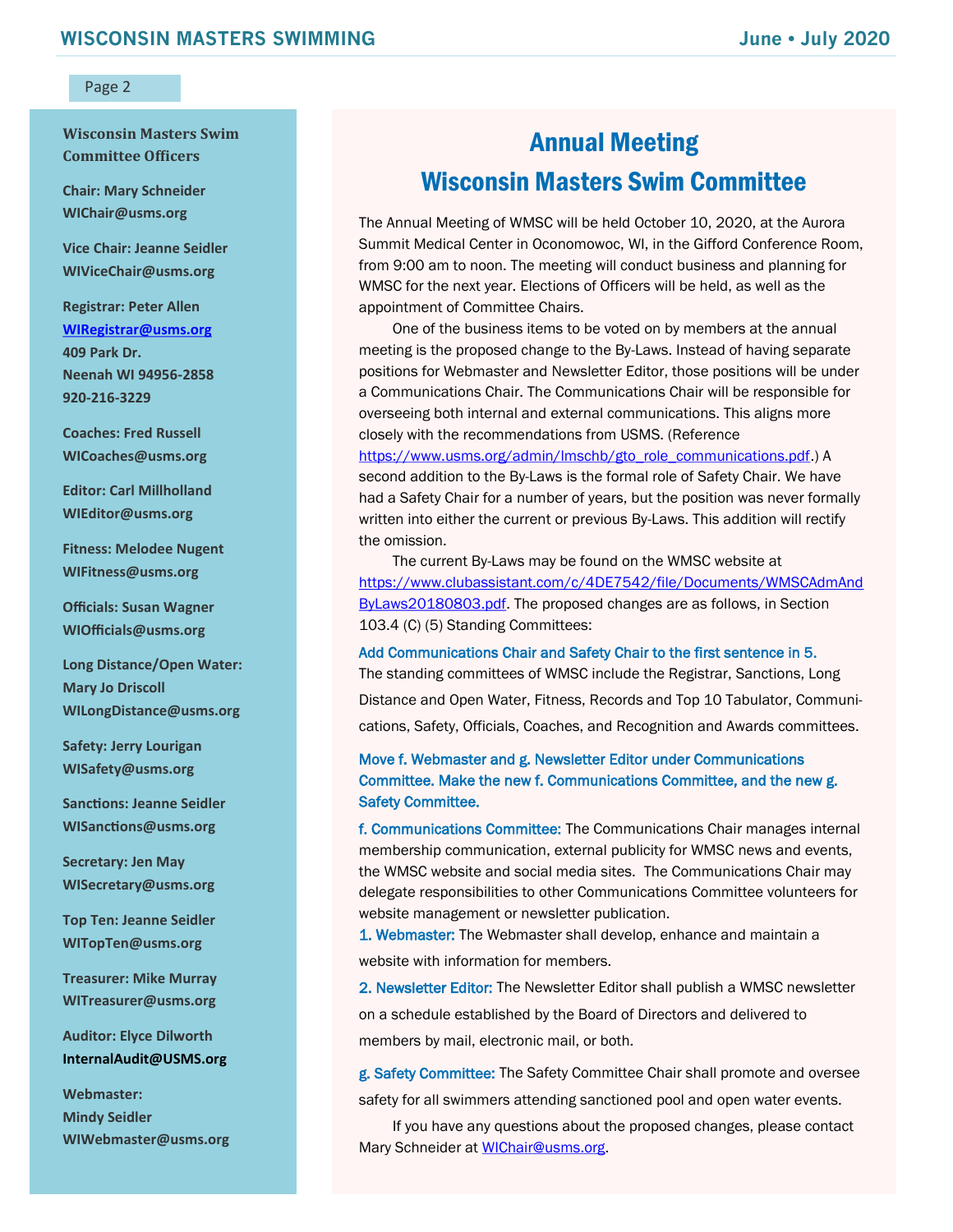# WMSC Committee Position Elections

The elections for Officers of WMSC will take place at the Annual Meeting on Oct 10, 2020. The appointment of Committee Chairs will also take place on that day. If you are interested in any of the positions, or would like more information, please contact Mary Schneider, at [WIChair@usms.org.](mailto:WIChair@usms.org)

The positions are described in the By-Laws, and are specified below.

**1. Officers:** The Officers of WMSC consist of the Chair, Vice-Chair, Secretary, and Treasurer. Each officer serves a term of one year or until a successor is selected. Officers are elected at the annual meeting of the WMSC held no later than November 1 of every year. There shall be no limit to the number of terms an Officer may serve.

**a. Duties of the Chair:** The Chair calls meetings when and where deemed necessary, presides at all meetings, and appoints committee chairs for Standing and Ad Hoc committees as necessary to fulfill the duties and responsibilities of WMSC, with the advice and consent of the Board of Directors.

**b. Duties of the Vice-Chair:** The Vice-Chair will assist the Chair as needed and will take over the Chair position until the next election if the current Chair leaves office before the conclusion of his or her one year term.

**c. Duties of the Secretary:** The Secretary is responsible for keeping a record of all meetings, conducting official correspondence, issuing meeting notices and copies of the minutes to the Board of Directors, and making such reports to the national office as are required by USMS rules.

**d. Duties of the Treasurer:** The Treasurer receives all the monies and bills approved by the Finance Committee or Board of Directors. The Treasurer is responsible for maintaining all financial records, including bank and checking records, for making timely reports to the Board of Directors, for preparing an annual budget and for making such reports to the national office as are required by USMS rules.

**5. Standing Committees:** The standing committees of WMSC include the Registrar, Sanctions, Long Distance and Open Water, Fitness, Records and Top 10 Tabulator, Communications, Safety, Officials, Coaches, and Recognition and Awards committees. All committee chairs shall be appointed by the WMSC Chair, with the consent of the Officers. Members of each committee shall be appointed by the chair of that committee.

**a. Registrar:** The Registrar shall process individual and club applications for membership in WMSC/ USMS, keep accurate records of said individual and club registrations, and make such reports to the USMS Registration Chair and/or Registrar as are required by USMS rules.

**b. Sanctions Committee:** The Sanctions Committee shall oversee the competitive program to ensure that WMSC program offerings are consistent with USMS and WMSC objectives, rules, and policies; process applications for meet and event sanctions; provide meet directors with USMS rulebooks;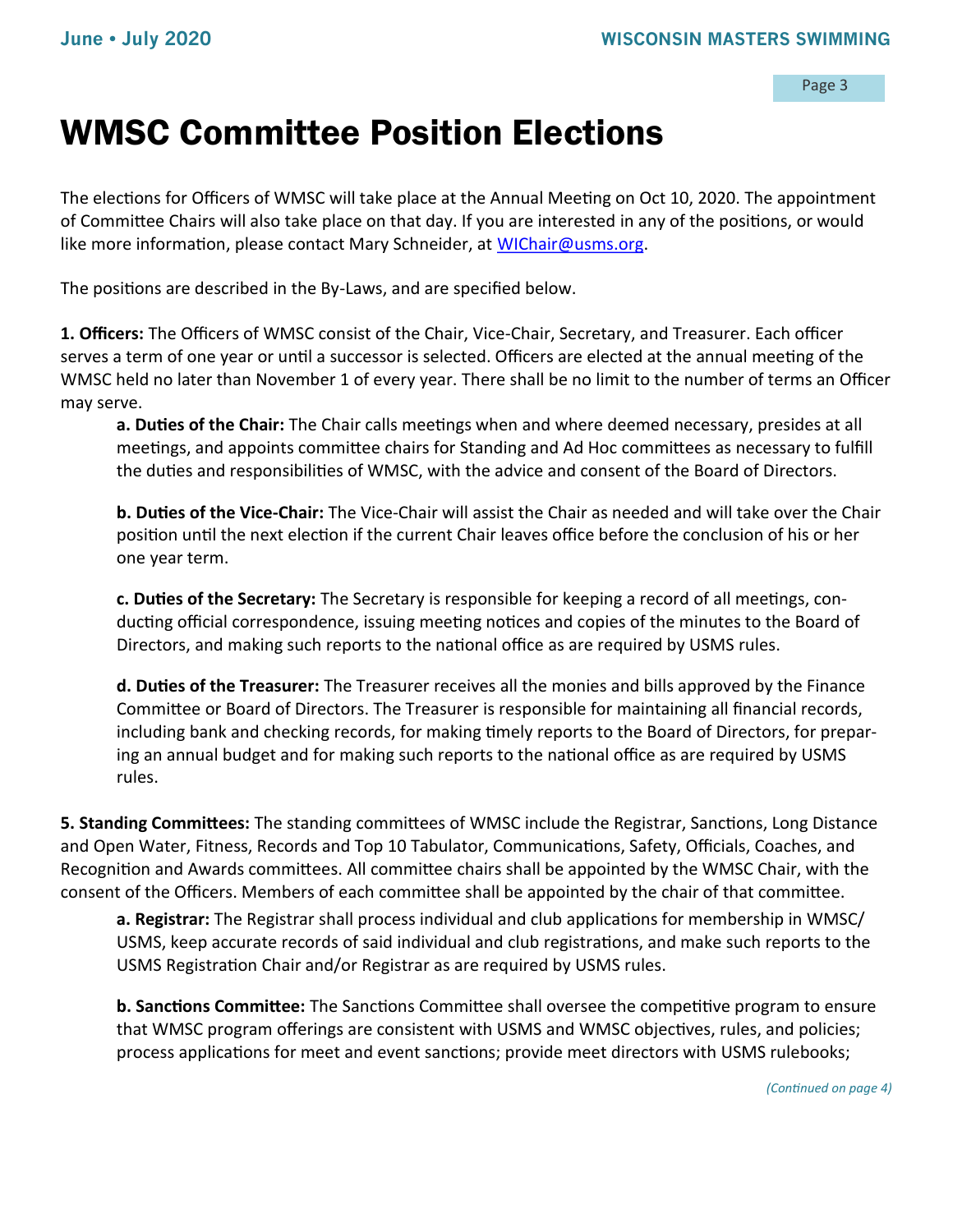*(Continued from page 3)*

process financial reports from sanctioned events; keep accurate records of said sanctions and reports; promote competent officiating; make suggestions for projects and priorities to the Board of Directors; and develop long-range plans for the WMSC programs.

**c. Long Distance and Open Water Committee:** The Long Distance Committee shall work with the Sanctions Committee in matters concerning long distance swimming as per the long distance swimming rules in the USMS rule book. This Committee shall also promote long distance and open water events within WMSC.

**d. Fitness Committee:** The Fitness Committee shall develop fitness swimming activities for the general membership, work with the USMS Fitness Committee, and educate adults on the fitness benefits of swimming.

**e. Records and Top 10 Tabulator:** The records and Top 10 Tabulator shall maintain WMSC swimming records, review WMSC meet results, and prepare lists of swimmers for national Top Ten consideration.

**f. Communications Committee:** The Communications Chair manages internal membership communication, external publicity for WMSC news and events, the WMSC website and social media sites. The Communications Chair may delegate responsibilities to other Communications Committee volunteers for website management or newsletter publication.

**g. Safety Committee:** The Safety Committee Chair shall promote and oversee safety for all swimmers attending sanctioned pool and open water events.

**h. Officials Committee:** The Officials Committee shall develop policies and procedures to assure that all WMSC sanctioned events are officiated uniformly and conducted in conformance with USMS swimming rules. This committee shall also provide updates on rule changes and differences in USA Swimming rules and USMS rules to the meet directors.

**i. Coaches Committee:** The Coaches Committee shall develop programs and tools to enhance the quality of Masters swimming programs and coaching. The Committee shall maintain a list of coach members within WMSC. The Committee will work with the USMS Coaches Committee.

**j. Recognition and Awards Committee:** The Recognition and Awards Committee shall promote recognition of service to WMSC. The committee shall review and approve proposals for all official WMSC service awards and ensure that a history of all service awards is maintained. The committee shall determine the method of recognition and recipient selection.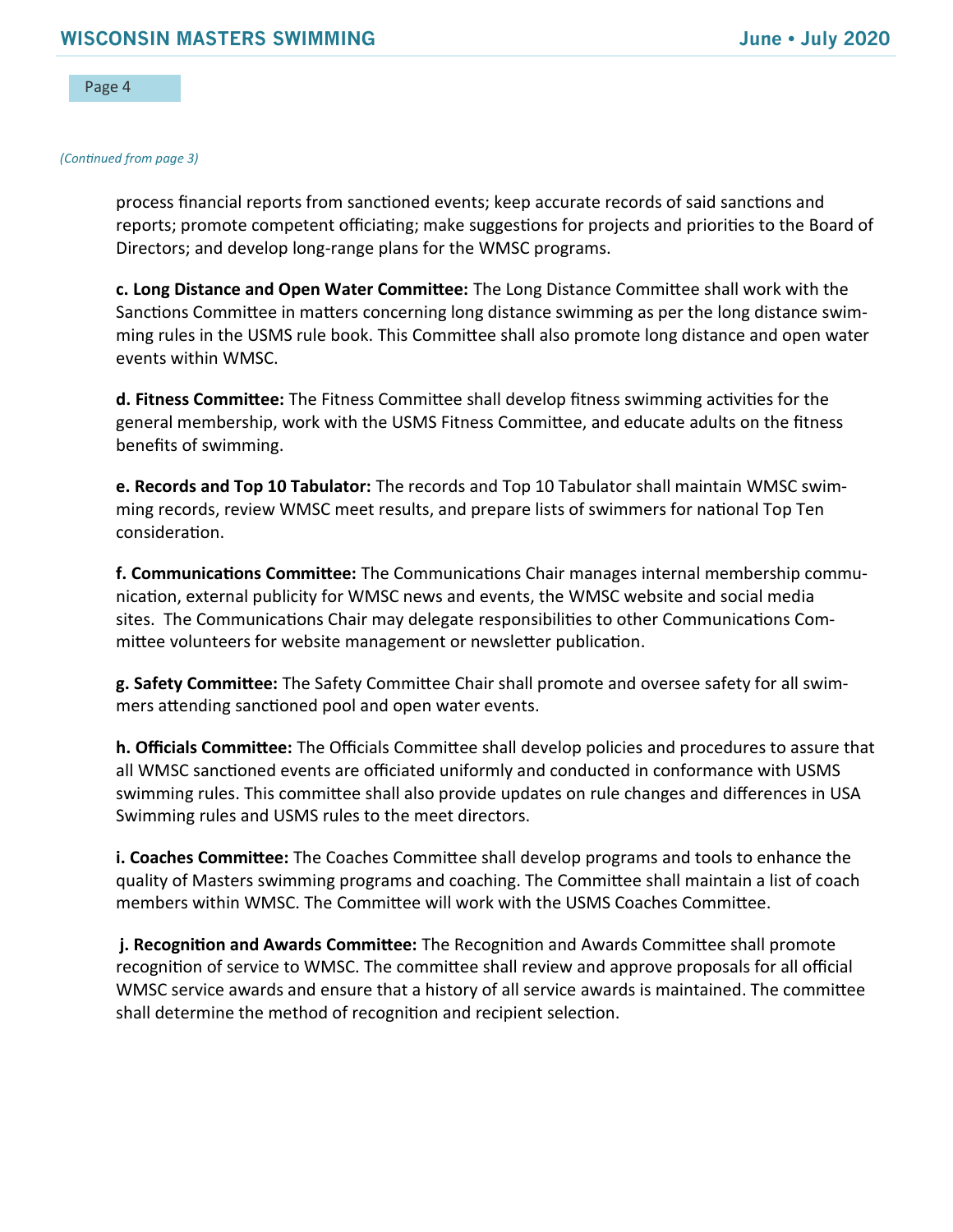# Open Water Swimming

#### Mary Jo Driscoll, Chair

## Need an event? Try these Virtual Events!

Cancelled, delayed, deferred, postponed – we've all seen these words too many times over the past few months. With events cancelled you may be looking for another way to get motivated and to get your competitive juices flowing. There are several virtual events for swimmers taking place over the summer. Here are a few that may be of interest (note – these are the events that I am aware of – if you know of others please share them in our new [Facebook group!](https://www.facebook.com/groups/154332632463104/))

#### USMS E-Postal Events

USMS is still holding their annual 5K/10K e-postal event. This event has been extended through September 30th. This does require access to a long course pool which may be hard to find this summer - but if you can - go for it! Here is a link to more information: [USMS Summer E-Postal.](https://www.usms.org/events/national-championships/epostal-national-championships/2020-epostal-national-championships) These events are sanctioned by USMS and covered by USMS insurance.

#### The Great Big Virtual Swim

This event is brought to you by the Big Swell Swim Folks. Devils Lake race was cancelled, and Madison is postponed until August – and even then - who knows - so here is an alternative. The Great Big Virtual Swim....26.2 miles (46,112 yards) of swimming in 6 weeks. Each entry will raise money for Second Harvest Foodbank of Southern Wisconsin. Register online and track your yardage. Individual and team registrations are available. Finisher medal, t-shirts and weekly prizes. This event is not sanctioned by US Masters Swimming (USMS). Click here for more information : [Great Big Virtual Swim](https://runsignup.com/Race/WI/Anywhere/TheGreatBigVirtualSwim)

#### Race Across Wisconsin

This is another virtual event has you take a "virtual tour around Wisconsin" Swim bike run canoe – whatever – and accumulate miles over the summer. There are three events with varying distances to complete as well as the "Cheesehead Challenge" which is all three events combined. Registrants receive t-shirts and finishers earn a medal. Supports the Community Action Coalition for South Central Wisconsin. This event is not sanctioned by US Masters Swimming (USMS). Click the link for more information and registration: [Race Across Wisconsin](https://raceacrosswisconsin.com/)

#### A Long Swim Inaugural Virtual Race

A Long Swim designs and manages open water swimming events raising funds for ALS collaborative world class research. Like many organizations, they are introducing a virtual event this year. Swim bike or run in support of ALS. Raise funds - earn swag. This event is not sanctioned by US Masters Swimming (USMS). For more information click on the link: [A Long Swim Virtual Race.](https://alongswim.org/event/a-long-swims-inaugural-virtual-race/)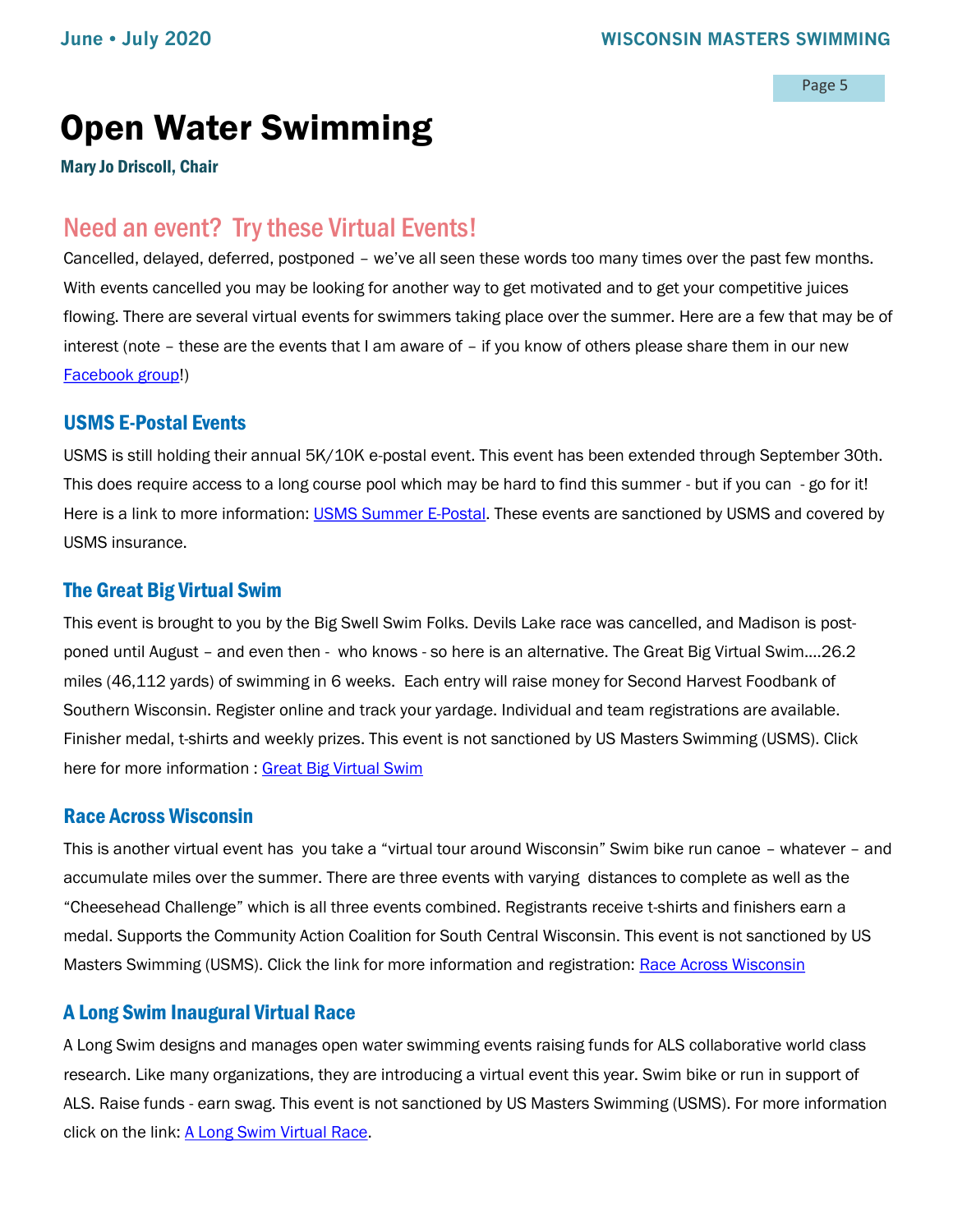## Considering venturing out into the open water? Here are some tips:

With pool time in short supply many people are turning to lakes to swim. Wisconsin has an abundance of beautiful lakes for you to take a dip in. Before you do there are a few things to keep in mind. (Note: this is not an exhaustive list - please do some research – there are so many articles videos etc. available if you just do a quick google search on "open water swimming tips" - or talk to experienced swimmers in your group)

- Swim with a partner or a group this goes without saying
- Consider investing in a wetsuit Pools are 78-82 degrees. Lakes are not that warm yet. A wetsuit will keep your warm and make your swim more comfortable. Full or sleeveless – depends on water temperature and personal preference.
- Use a swim buoy that you attach to your waist with a belt this allows you and your fellow swimmers to be seen (not only by other swimmers but by boaters and people along shore) Also – although it isn't a lifesaving device you can rest on it if you get tired
- Know your limits there is no wall or rest between intervals in open water swimming. Also, the water is colder, so your body works harder to stay warm. Although you may do 3500 yards at a Masters Practice it's a little different to go out and swim 3500 yards straight in the open water. Always make sure you have something left in the tank so you can get back to shore – you can always go back out again.
- Goggles clear goggles are great for the pool but not so much for open water swimming. Purchased polarized or smoky goggles to help with the glare off the water. I also prefer larger goggles for better field of vision.
- Sighting there is no black line at the bottom of the lake. In order to swim straight you will need to pick something on the shore or in the distance to sight off of. A tree, a house, a boat dock etc. Here is an article from USMS about sighting : Maximizing Open Water Sighting Efficiency.
- Be aware of weather and conditions. Conditions can change quickly outside before you venture off take a look at the weather forecast and be aware of current and predicted lake conditions including waves, chop and current.

Open water swimming can be very pleasurable if you are smart about it and take the time to prepare before heading out. For some it's another avenue for hard training and competition. For others it a way to do something we love while enjoying the great outdoors. Swimming outside while the sun rises is a great way to start the day.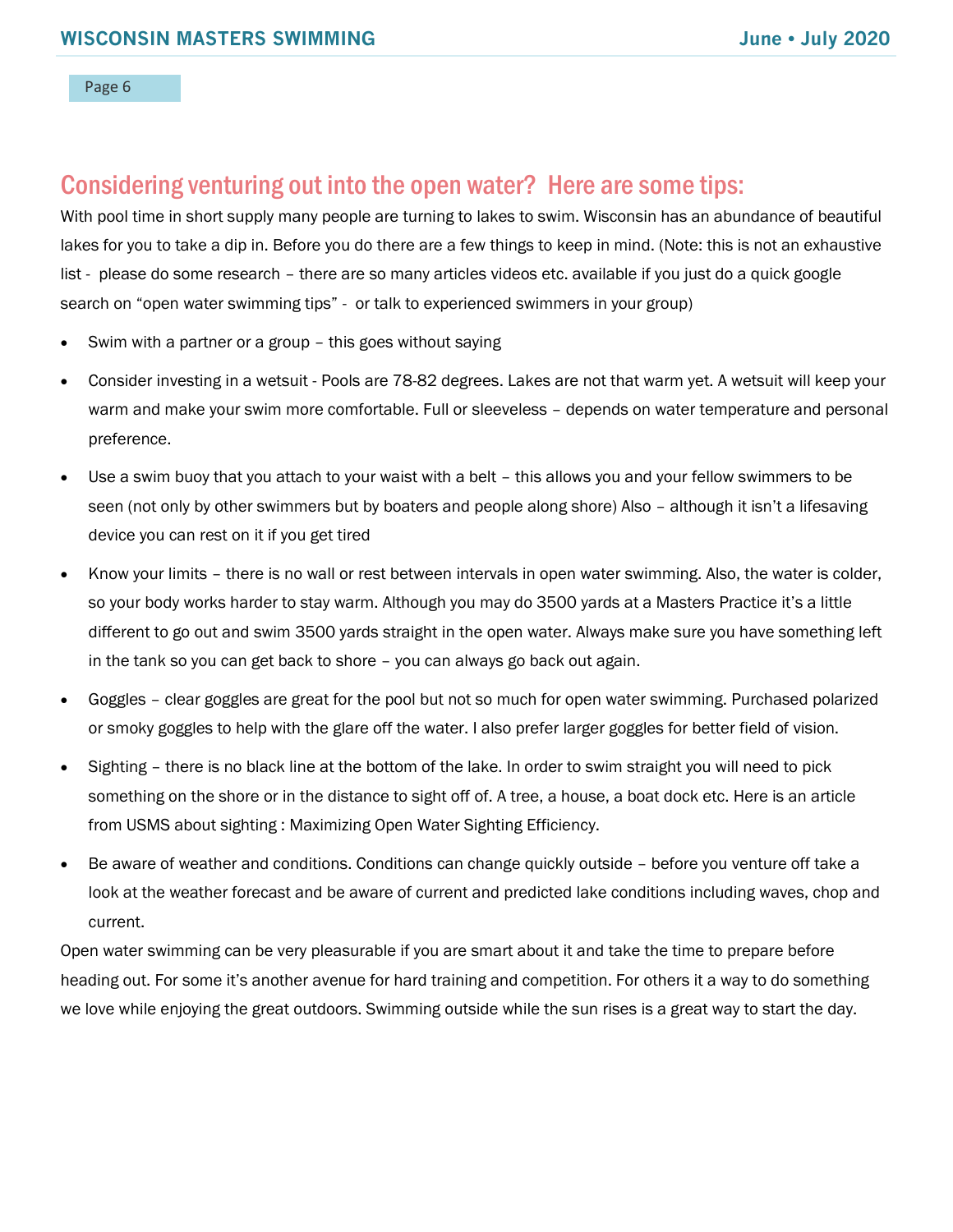# Coach's Column

Summer Swimming with "19"

With recent announcements of community pools and high schools not opening this summer, we will all need to be creative if we want to "stay wet." (It has come to my attention that some YMCA's and private clubs are/will open with some restricted "lap swimming." A good example is Pabst Farms Y with a 6:15-11:15, reserve your own lane for 45 minutes policy. Also, EBM Masters might have pool time in July in the Brookfield High School Pools).

Whatever the pool situation, Wisconsin is blessed with many lakes, rivers and quarries available to swim and train in! The folks who have used these resources for years have been our triathletes. They will be our guides to the "open water" thing. Two of the best Milwaukee/Waukesha Tri Coaches are Lauren Jensen-Mc Ginnis and Dwight Sandivold. Both will be glad to answer questions.

Just a couple safety thoughts. For starters, swimmers should not swim alone. The best scenario would be to have someone with a kayak or boat accompany you. If you do take off on your own, swim the outside contour of the lake in water under five feet in depth using an "open water swim buoy." Weather conditions and lake useage hours need to be considered–you do not want a storm to "come up" while out there or get run over by a water skiier!

Swimming alone or with others, Swim buoys make you visable in the water. They can be used for some personal flotation or to assist another swimmer too. (Buoys can be found "on line" priced from \$5 to \$50. Walmart has one as well as aquatic supply vendors like Kiefer. The "Safe Swimmer" model by Kiefer has a pocket for keys etc. and a short handle like belt on the end for extending to another swimmer and to transport). Emery's Cycle Shop in the Milwaukee area carry a couple models too.

Plan to start with manageable swims allowing for adjustments to lake water temps., wind and waves and the fact some swimmers are out of shape from not having been in the water since March! Check with the Triathletes to find the best lakes, entry points and other details.

Coach Dwight and Coach Lauren might be able to include some Newbies in one of their group swims. Check your local Tri programs too.

I truly hope you can stay with your sport this summer despite "19."

Open water swims can help do this!

Stay wet, Coach Fred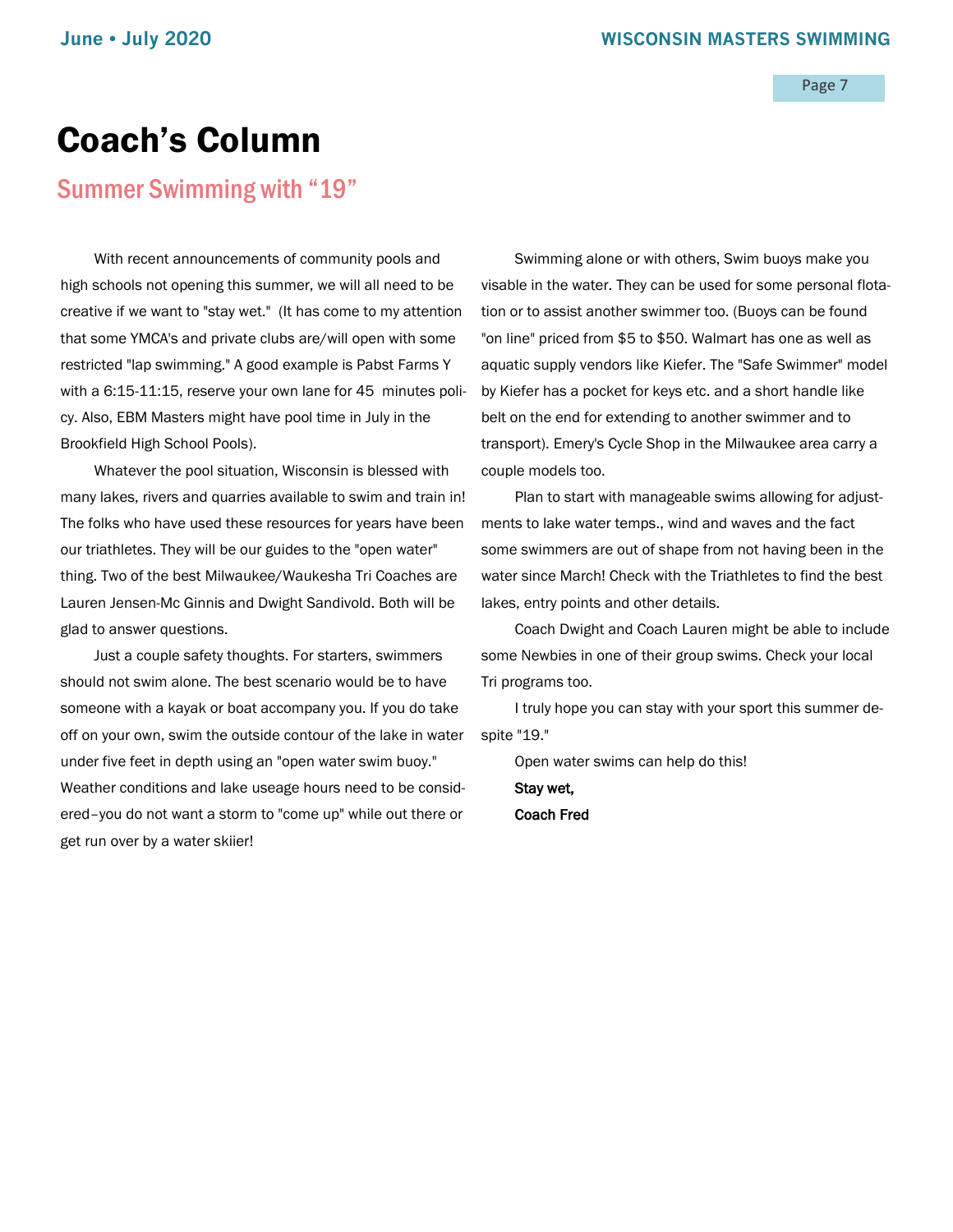# Coach's Corner

## Starting Over is a Great Time for Drills

Getting back into the pool after several weeks off is a great time to focus on technique. No matter what, swimming is going to feel awkward at first. This is the perfect time to mitigate bad habits and get that right feeling from the start. Here is a set of drills that helps your freestyle with good body position and a strong catch. Work on these after a warmup. Use training fins and a snorkel if you have them. Be patient with each drill. Don't kick hard and race down the lane. Focus on deliberate movements.

#### 6-1-6 DRILL

This drill is great for alignment and good body position. Start with both hands extended in a Superman position.

Take a stroke with your right hand as you rotate 45 degrees to the side. Keep your left hand at your side. Kick six times on that side with good front arm extension anchoring your body position.

Take a stroke with your left hand as you rotate 45 degrees to the opposite side. Keep you right hand at your side. Kick six times on that side. Focus on feeling long from fingertips to toes.

Take a breath before you rotate, look down and then switch to the other side. This helps cure late breathing.

#### DOGGIE SCOOP

This drill is a modified dog paddle drill. It helps set up a good vertical forearm catch and pull.

Start with both hands extended in a Superman position. Take a stroke with your right hand. Point your elbow out to the side, pointing to the side of the pool and past your shoulder as you drive your fingertips to the bottom of the pool.

Take a half stroke. Once your forearm is pointing straight down, recover underwater by sliding your hand forward.

Now stroke with your left hand, and alternate right and left. Your elbow should not go past your shoulder. Strokes should be small and tear-shaped. Don't kick hard. Let your hands propel you down the lane.

#### LONG DOG

This drill puts the 6-1-6 and Doggie Scoop drills together. It really helps you visualize and feel a streamlined stroke.

Start with arms extended. Take a stroke with your right hand while focusing on keeping your left hand extended. Feel that streamline position from fingertips to toes as you pull through the stroke. Keep that good vertical forearm catch from the Doggie Scoop drill. Recover you right arm underwater, sneaking your hand underneath your chest with as little drag a possible. Alternate right hand, left hand, feeling that long streamline position. You should have a nice rhythm as you switch sides.

#### 6-3-6 DRILL

This is the 6-1-6 Drill with a full stroke as you switch hands. When you alternate hands, take a full stroke and return to the opposite side. Kick six times, then take a full stroke to get back to the other side. Focus on maintaining a good streamline body position throughout.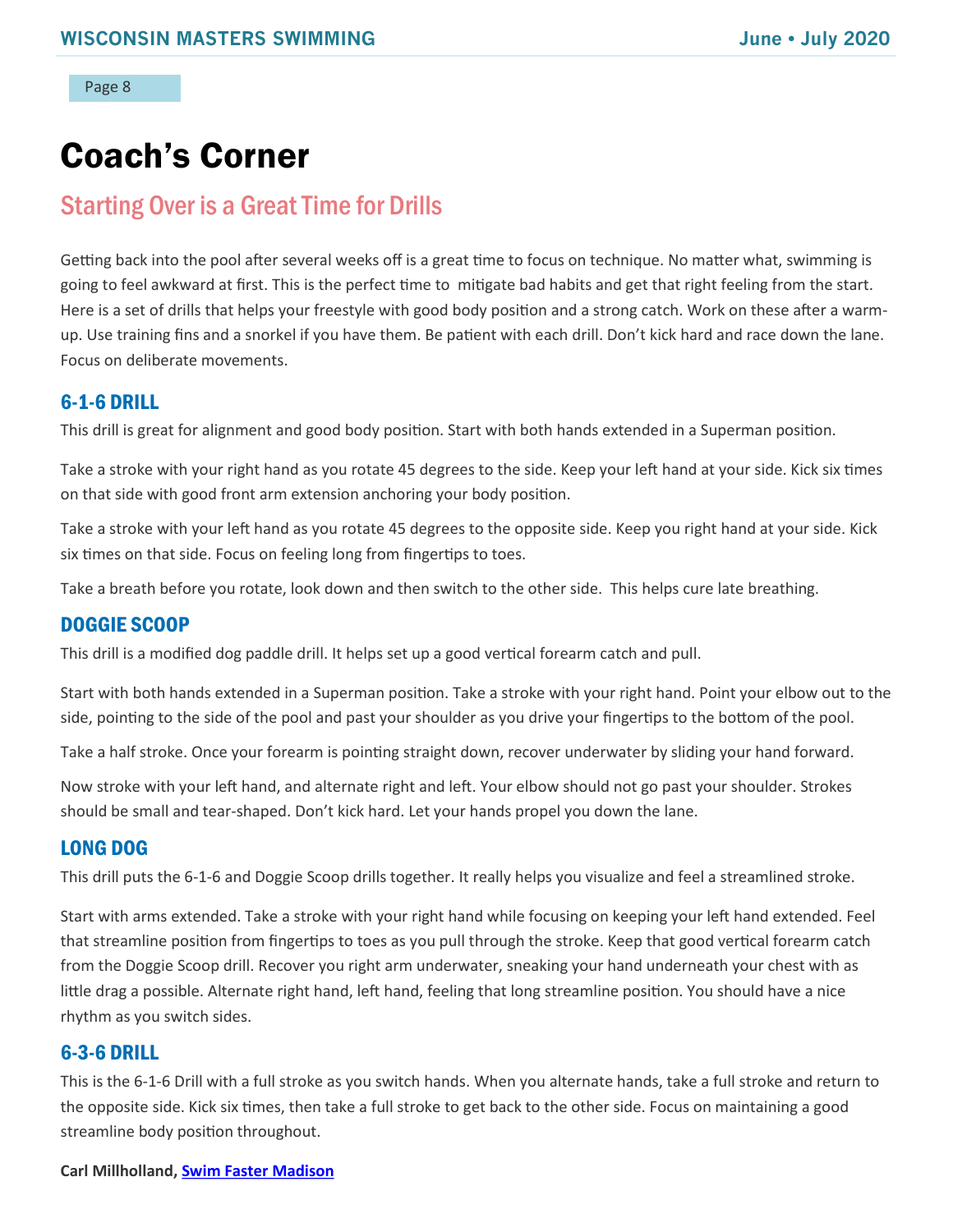## **June • July 2020 WISCONSIN MASTERS SWIMMING**

Page 9